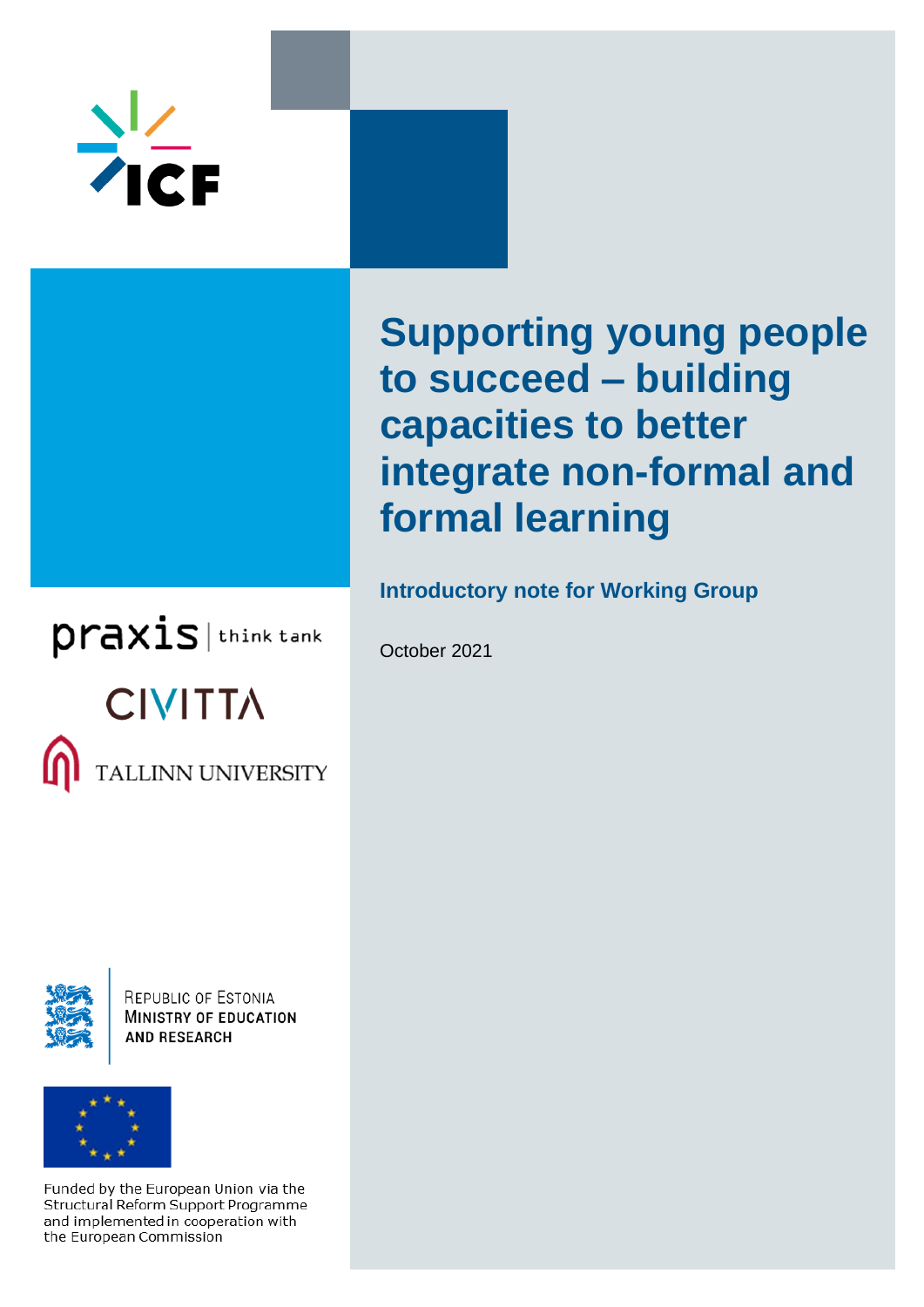## **Contents**

| 1 <sup>1</sup> |  |
|----------------|--|
| $\overline{2}$ |  |
| 2.1            |  |
| 2.2            |  |
| 3 <sup>1</sup> |  |
| 3.1            |  |
| 3.2            |  |
|                |  |
|                |  |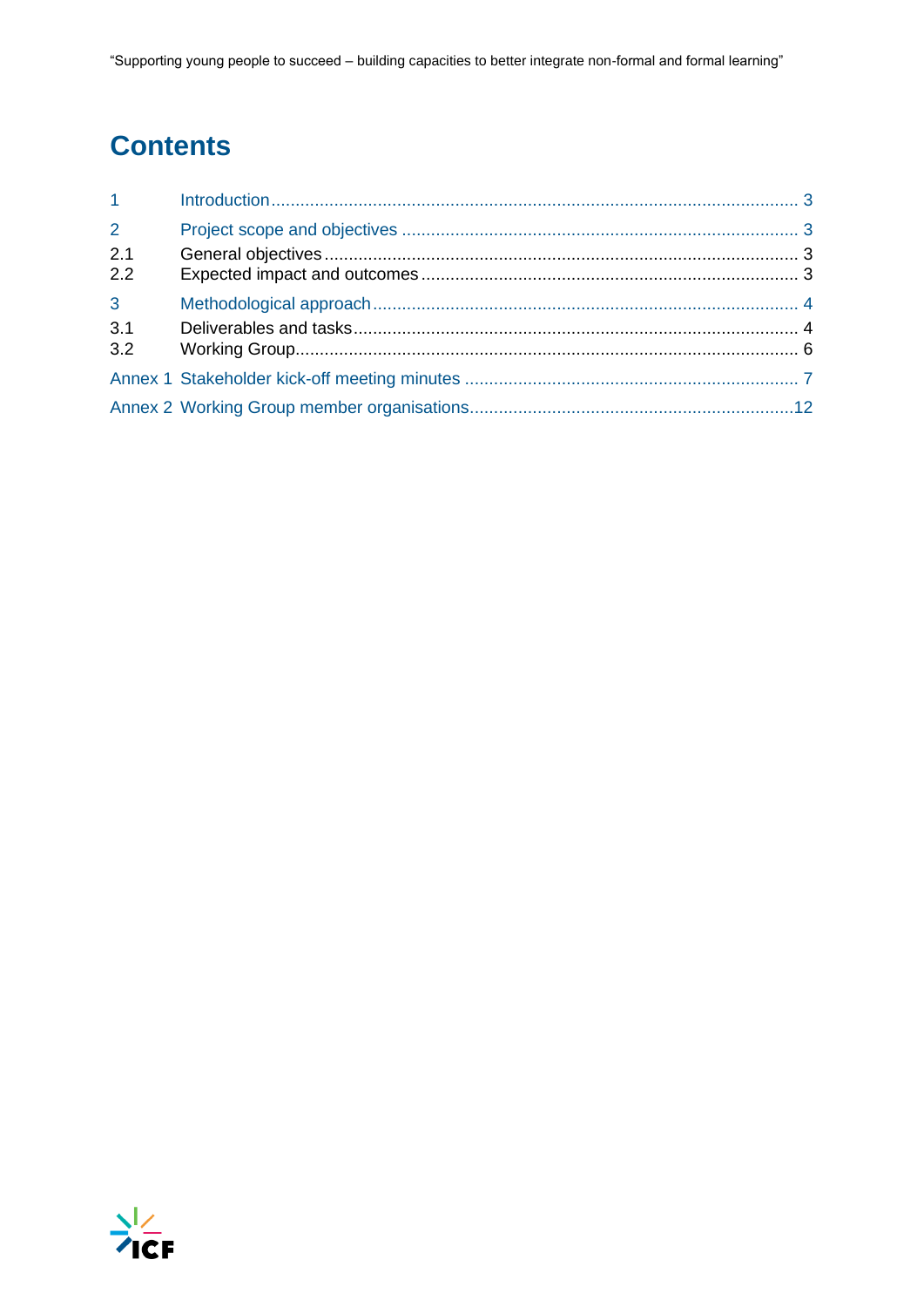## <span id="page-2-0"></span>**1 Introduction**

The European Commission's Directorate-General for Structural Reform Support (DG REFORM) has procured the services of ICF (together with Praxis, Civitta, Tallinn University and international experts) to provide technical support in the framework of this project - "Supporting young people to succeed – building capacities to better integrate non-formal and formal learning". The project is funded by the EU through the Structural Reform Support Programme (SRSP).

This document provides an overview of the project, including its scope and objectives (Section 2) and the main deliverables and tasks (Section 3). It also includes the meeting minutes from the stakeholder kick-off meeting held on 22 September 2021 (Annex 1) and a list of stakeholder organisations that are represented in the Working Group (Annex 2).

## <span id="page-2-1"></span>**2 Project scope and objectives**

### <span id="page-2-2"></span>**2.1 General objectives**

The project aims to support the better integration of non-formal<sup>1</sup> and formal<sup>2</sup> learning in Estonia (informal learning<sup>3</sup> is outside the scope of this project). In Estonia, nonformal education is seen as serving individuals' needs, as well as an attractive target and means to reach policy goals in the field of education and youth as well as in other policy areas. The aim of better integrating non-formal and formal learning is to maximise learning in different learning environments. This contributes to a more flexible education system which prioritises learners' unique needs, potential and motivations, promoting social cohesion and a culture of lifelong learning. The overall aim is to support individuals to succeed personally and professionally throughout their life course.

### <span id="page-2-3"></span>**2.2 Expected impact and outcomes**

It is expected that the Estonian Ministry of Education and Research, having been closely involved in the design and subsequent implementation of the contract, will adopt the deliverables through its internal mechanisms and implement the recommendations and guidelines contained in the final deliverables.

 $^3$  Informal learning is, from the learner's perspective, learning without a specific objective. It takes place in everyday situations (for example, in families, at work, etc.) and therefore the results of informal learning are not directly visible for the learner (cf Estonian Lifelong Learning Strategy 2020).



<sup>1</sup> Non-formal learning is understood as learning that takes place outside of a school and is undertaken with a certain objective to develop oneself. Non-formal education can take place in very different environments (for example, in hobby education or supplementary education, but also in nature), where learning and teaching may not be the only objectives. Non-formal learning has an objective in the same way as formal education, but it is voluntary. It can be carried out by professional trainers or, for example, volunteers or peers (cf Estonian Lifelong Learning Strategy 2020). In this project non-formal learning comprises youth work.

<sup>&</sup>lt;sup>2</sup> Formal learning mostly takes place in a school environment and is organised on the basis of curricula. Formal education has specific objectives and is conducted by teachers who are specially prepared and qualified. Learning objectives are mostly set externally, and the learning process is monitored and evaluated. Formal learning is mandatory until a certain level or age (cf Estonian Lifelong Learning Strategy 202[0 https://www.hm.ee/sites/default/files/estonian\\_lifelong\\_strategy.pdf\)](https://www.hm.ee/sites/default/files/estonian_lifelong_strategy.pdf). For the purpose of this project, formal education is understood to comprise education at primary and secondary level, including both general education and (initial) vocational education and training.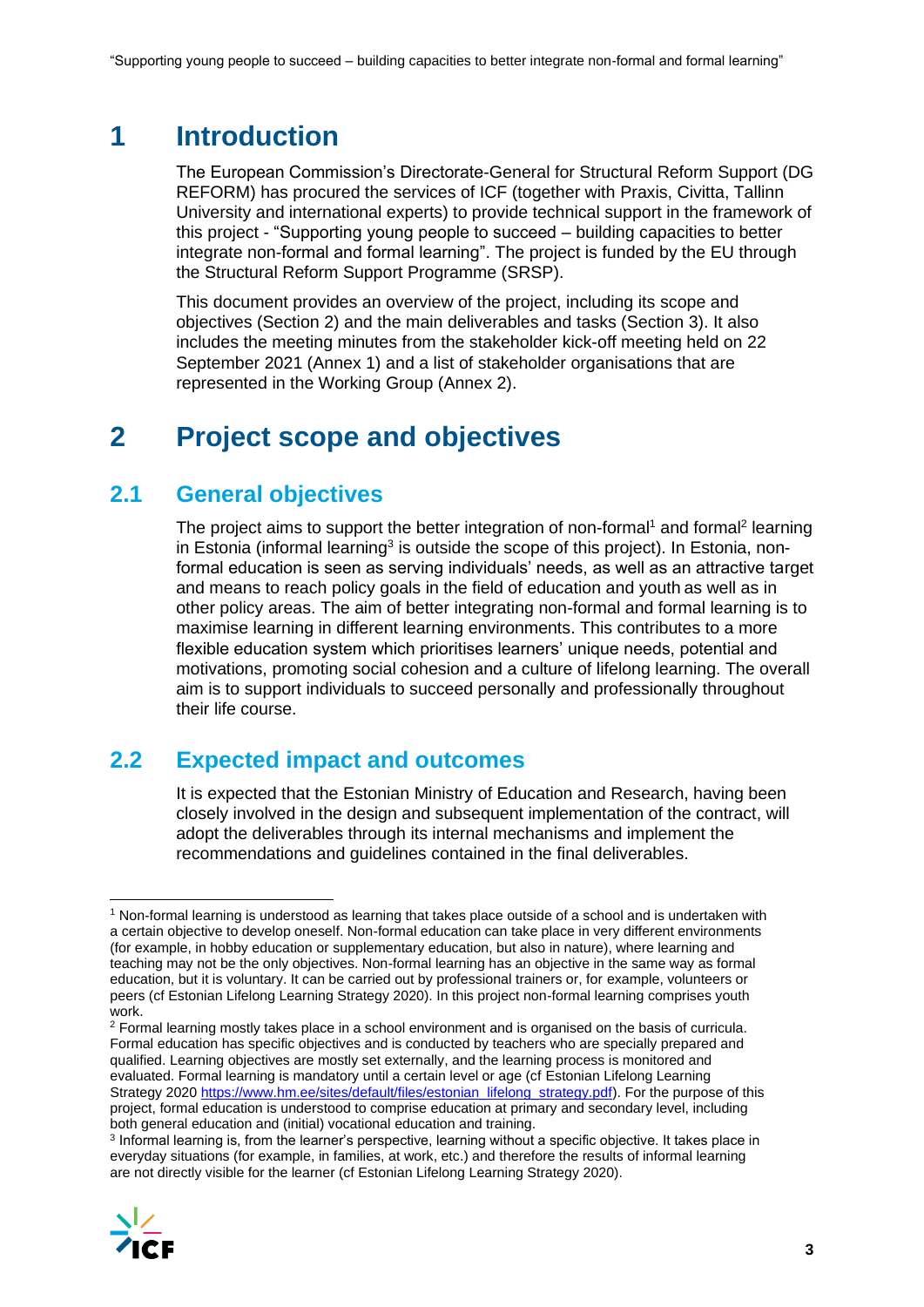Provided that these recommendations and guidelines are implemented, the expected outcomes of the project are as follows:

- 1. **Outcome 1:** The Estonian authorities are aware of policy options to achieve better integration of non-formal and formal learning, including legislation, funding schemes and models of governance.
- 2. **Outcome 2:** The Estonian authorities have co-created and validated guidelines for the integration of non-formal and formal learning together with relevant stakeholder from non-formal and formal education and local governments.
- 3. **Outcome 3:** The authorities have a plan for effective implementation of the reform.

## <span id="page-3-0"></span>**3 Methodological approach**

This project will assist the Estonian national authorities in improving their capacity to design, develop and implement reforms to facilitate a better integration of formal and non-formal education. We will support a policy level reform based on a thorough assessment of the governance challenges to be addressed with a broader aim of contributing to a more flexible learner-centred education system where all parties understand the importance of learner-centeredness and flexibility in supporting achievement and wellbeing.

The technical support and analysis offered through this project focuses on assisting the Ministry of Education and Research to develop recommendations on legislation and policy, as well as co-creating guidelines on their implementation with relevant stakeholders, to support a better integration of non-formal and formal learning in the Estonian education system. The recommendations and the associated guidelines will need to take account of the views of a range of Estonian stakeholders (through a consultative and co-creation process) and good practices in other European countries.

### <span id="page-3-1"></span>**3.1 Deliverables and tasks**

Overall, the project involves nine main deliverables executed over a period of 22 months. These deliverables are combined in three different phases (see Figure 1):

- An **analysis phase** including deliverables 1-5 and corresponding to outcome 1 (as described above).
- A **co-creation phase** covering deliverable 6 and corresponding to outcome 2.
- A **testing and implementation phase** covering deliverables 7-9 and corresponding to outcome 3.

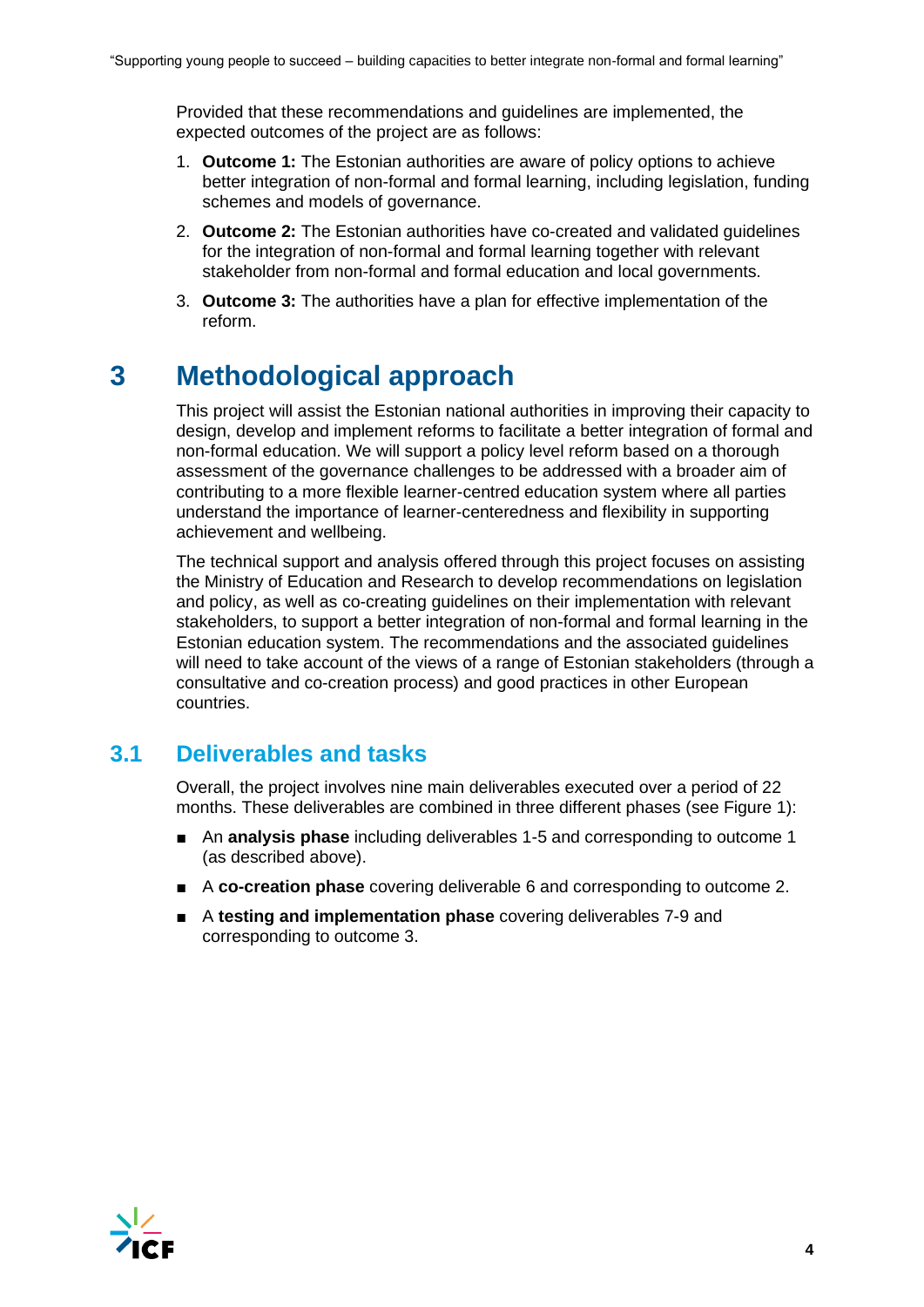#### Figure 1 Overview of the different phases and deliverables of the project

#### **Analysis**

Deliverable 1 -Analytical report on the integration of non-formal and formal learning in Estonia Deliverable 2 -Analytical report on relevant examples of policy and practice from other European countries Deliverable 3 -Reports from an online peer exchange with experts from other European countries, and a study visit Deliverable 4 -Impact assessment including cost-benefit analysis Deliverable 5 - Recommendations for legislation and policy (preliminary)

#### **Co-creation of guidelines**

Deliverable 6

Co-creation of guidelines for the integration of formal and non-formal learning

## **Phase 1**

#### Phase 1

aims to provide an assessment of the situation in Estonia and to draw upon European practices for inspiration and learning. The activities under Phase 1 will result in a set of preliminary recommendations for legislation and policy

#### Outcome 1:

The Estonian authorities are aware of policy options to achieve better integration of non-formal and formal learning, including legislation, funding schemes and modes of governance

## **Phase 2**

#### Phase 2

is key to the reform process. The quidelines have to be strategic, manageable, capable of being implemented and aligned to the needs of different stakeholders

#### **Outcome 2:**

The authorities have co-created and validated guidelines for the integration of formal and non-formal learning together with relevant stakeholders from formal and non-formal education and local governments

#### **Testing and implementation**

Deliverable 7 -Report from the piloting of the guidelines erable 8

Final recommendations on legislation and policy, and recommendations on implementation Communication and outreach strategy

## Phase 3

#### Phase 3

aims to test the implementation of the co-created quidelines in order to arrive at a final set of recommendations and guidelines. The implementation of the recommendations will also be supported by a communication and outreach strategy

#### Outcome 3:

The authorities have a plan for the effective implementation of the reform

Table 1 below provides an overview of the project timeline. It shows that the analysis phase will run until mid-2022, with the co-creation phase taking place primarily during the second half of 2022 (but with revisions following the piloting). The testing and implementation phase will be delivered during the first half of 2023.

Table 1 Indicative timing of project deliverables

| <b>Deliverable</b> |                                                                                                  | <b>Indicative</b><br>timing |
|--------------------|--------------------------------------------------------------------------------------------------|-----------------------------|
| 1                  | Analytical report on the integration of non-formal and formal learning<br>in Estonia             | Oct-Dec 2021                |
|                    | 2 Analytical report on relevant examples of policy and practice from<br>other European countries | Nov 2021-Feb<br>2022        |
|                    | 3 Reports from an online peer exchange and a study visit to a European<br>country                | Feb-Jun 2022                |
| 4                  | Impact assessment including cost-benefit analysis                                                | Mar-Jun 2022                |
|                    | 5 Recommendations for legislation and policy (preliminary)                                       | May-Jul 2022                |
|                    | 6 Co-creation of guidelines for the integration of formal and non-formal<br>learning             | Jul 2022-Apr<br>2023        |
|                    | 7 Report from the piloting of the guidelines                                                     | Jan-May 2023                |
|                    | 8 Final recommendations on legislation and policy, and<br>recommendations for implementation     | May-Jul 2023                |
|                    | 9 Communication and outreach strategy                                                            | <b>Jun-Jul 2023</b>         |

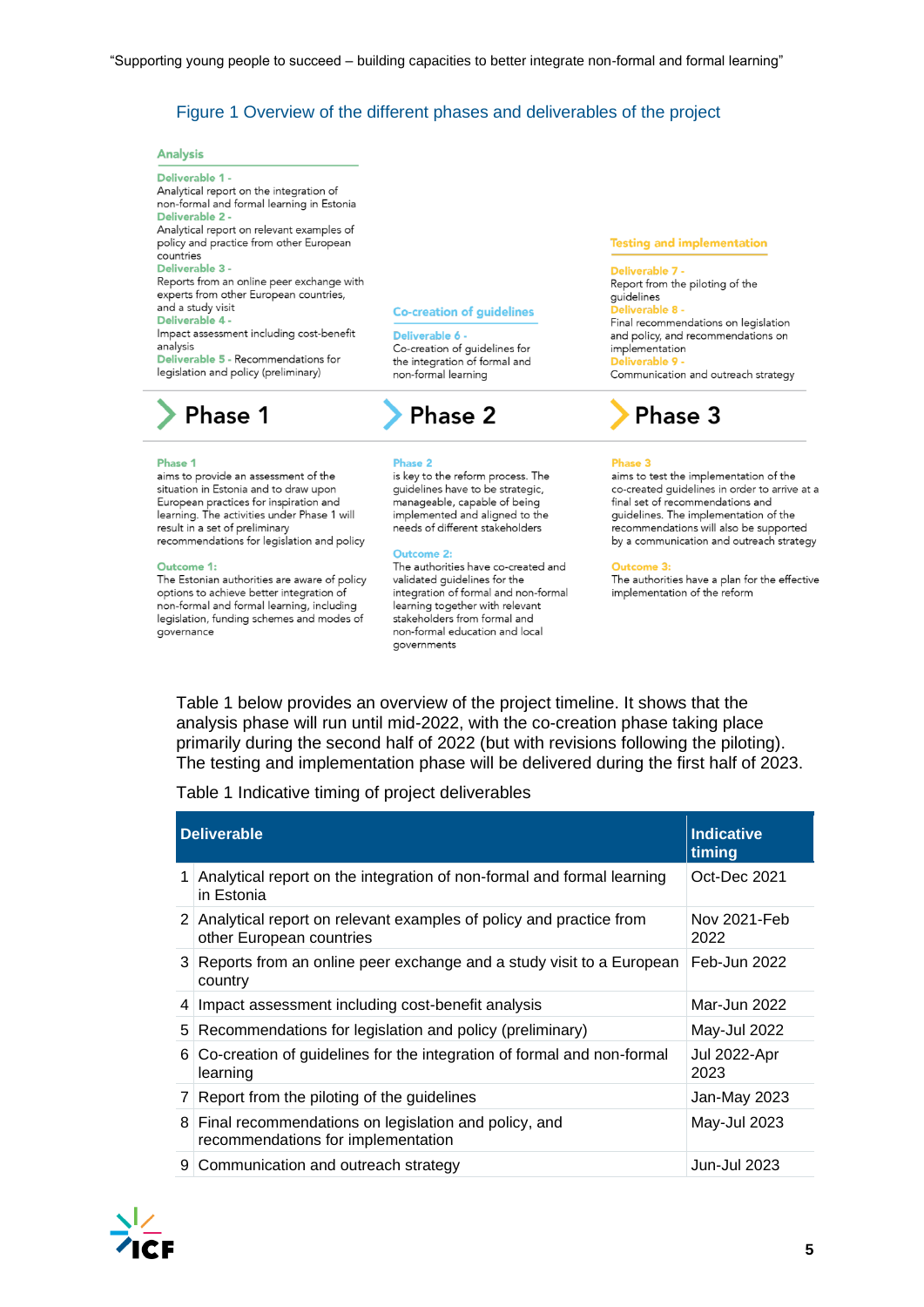### <span id="page-5-0"></span>**3.2 Working Group**

In order to support a consultative and co-creative process, a Working Group comprising a wide range of national stakeholders will be set up (see Annex 2 for a list of organisations represented). The aim of the Working Group is to discuss and give guidance on the content of the project, as well as review and validate some deliverables. The Working Group (or members of the Working Group) will play a key role in supporting the delivery of several project activities, particularly the co-creation of the guidelines (D6) and the piloting of the guidelines (D7). Members of the Working Group may also be asked to participate in semi-structured interviews and focus groups (D1), an online peer exchange and a study visit (D3), an impact assessment workshop (D4) and an international seminar (D5). The Working Group will also be given opportunities to review and provide feedback on the recommendations for policy and legislation (D5 and D8).

The Working Group will meet as a group at least 4-6 times (face-to-face and online) according to a pre-defined calendar linked to project events and milestones. A tentative list of meetings is provided below:

- Working Group meeting 1 March 2022
- Working Group meeting 2 June 2022
- Working Group meeting 3 September 2022
- Working Group meeting 4 December 2022
- Working Group meeting 5 April/May 2023

In between meetings we will endeavour to provide regular updates on progress.

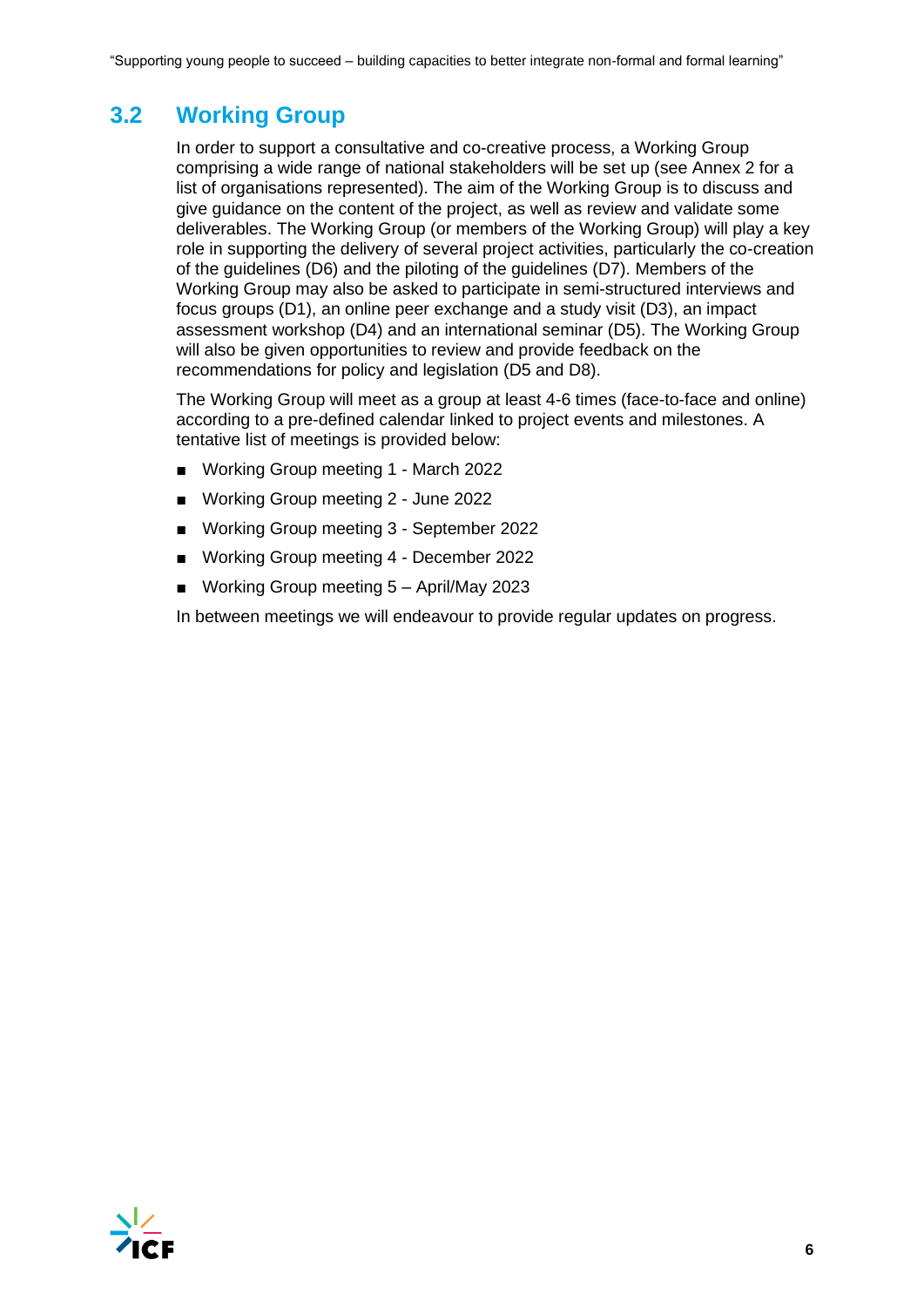"Supporting young people to succeed – building capacities to better integrate non-formal and formal learning"

## <span id="page-6-0"></span>**Annex 1 Stakeholder kick-off meeting minutes**

**Date:** Wednesday 22 September 2021

**Time:** 13.30-17.00 EEST

**Location:** TTK University of Applied Sciences, Pärnu mnt 62, Tallinn (Room B306A)

### **A1.1 Welcome and introduction**

**Liina Põld** from the Ministry of Education and Research welcomed all participants and presented the background and objectives of the project. She also highlighted that there are some local governments that are already implementing local initiatives to improve the integration non-formal and formal learning - for example Pärnu. This project is an opportunity to look at these in more detail and to examine the potential to scale these up and to maximise cooperation between stakeholders. Liina also highlighted the importance of stakeholder engagement in the project and thanked everyone in advance for their engagement and input. She also thanked DG REFORM for funding the project.

**Thomas Pritzkow** from the European Commission (DG REFORM) expressed satisfaction that the project finally starting after nearly two years of discussion and preparation. He also highlighted the ambitious nature of the project which is to achieve system wide integration of non-formal and formal learning. Thomas also stressed the importance of stakeholder engagement in the project and encouraged the participants to maximise the opportunities offered by the project to inform and influence the outputs and outcomes.

### **A1.2 Introduction to the project**

**Mattias Wihlborg** of ICF, together with **Eve Mägi** (Praxis) and **Kadri Kallip** (Civitta), introduced the project and the partnership that will deliver it. This partnership brings together the international expertise of ICF (and a number of international experts) and the local knowledge and presence of Praxis, Civitta and Tallin University.

The approach aims to develop recommendations that are specific to Estonia, tailored to the national/local institutional context and that bring stakeholders closer together. Stakeholders will be engaged through a consultative and co-creation process, particularly during the cocreation and piloting of the guidelines.

The project has three main phases and will be implemented over 22 months. Phase 1 concentrates on assessing the current situation and future needs in Estonia regarding the integration of non-formal and formal learning. It will also review examples from European countries and internationally to support future policy making. The analytical phase will consist of desk-research and interviews/focus groups and will be followed by an online peerexchange and a study visit to allow a more in-depth and practical assessment of existing good practices. These meetings will also provide stakeholders with an opportunity to network with peers from other countries. Phase 1 also includes an impact assessment which aims to monetise and determine the best policy options. All of the above will help shape the preliminary recommendations on policy and legislation. The results of Phase 1 will be presented and validated at an international seminar. Phase 2 will co-create guidelines on the integration of non-formal and formal learning with stakeholders. These discussions will be done in Estonian to maximise stakeholder engagement. Phase 3 is about piloting the guidelines in four local government areas and using this experience to create the final guidance and recommendations, as well as a plan for the effective implementation of the reform. All project work will conclude in July 2023.

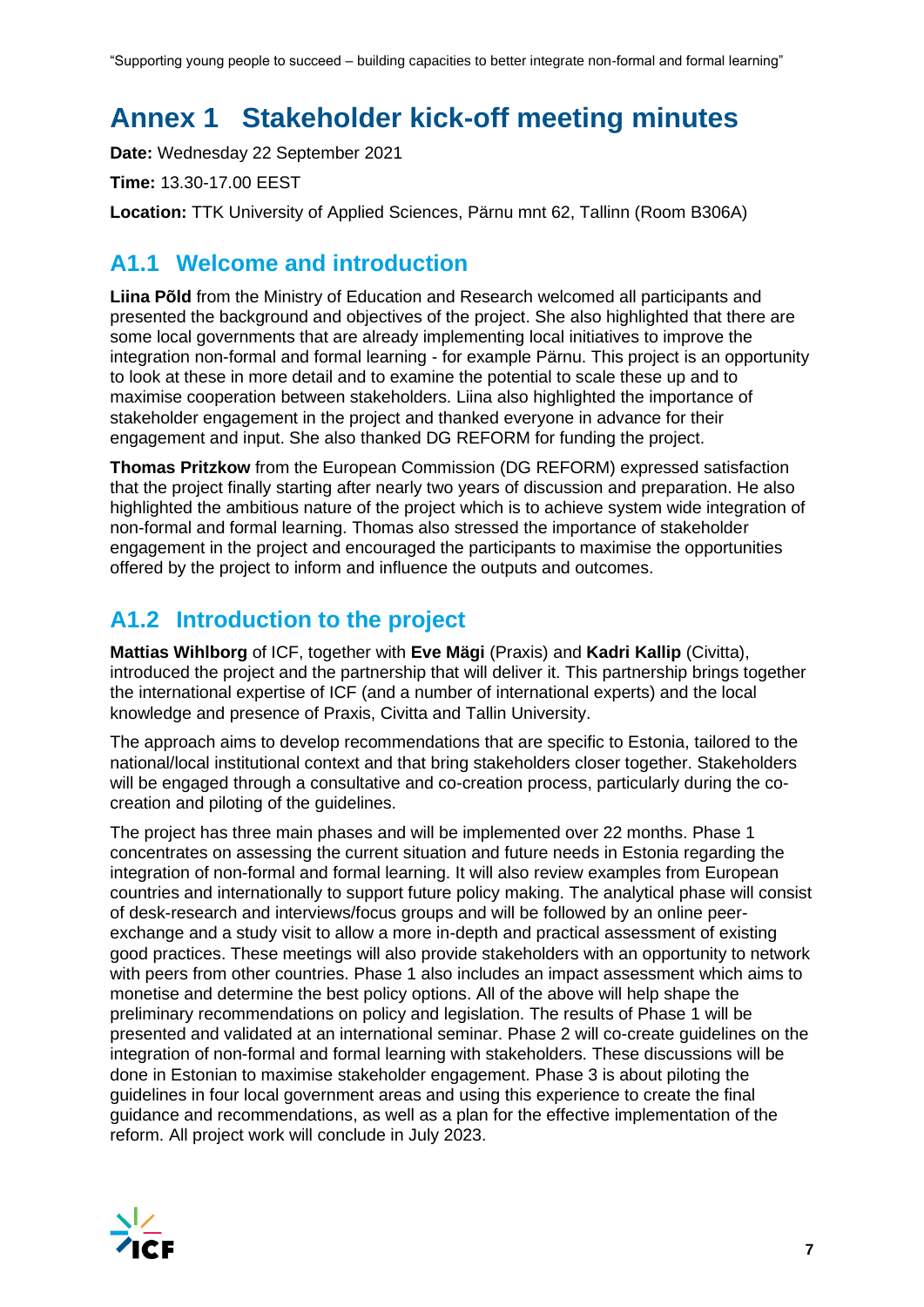There will be plenty of opportunities for stakeholders to inform and influence the project, including through consultative interviews and focus groups and co-creative workshops. The next formal meeting of the Working Group is indicatively scheduled for March 2022, but updates on the project will be provided at regular intervals before then.

There were no comments or questions from the participants.

### **A1.3 Summary of working group discussions**

Participants were divided into four smaller working groups to brainstorm on the following questions:

- What are the current challenges that better integration of non-formal and formal learning could address?
- What practices already exist that support this integration (e.g. local pilots or initiatives)?
- What opportunities do you see in terms of achieving a better integration of non-formal and formal learning? What are the main obstacles in achieving this?

This initial brainstorming discussion provided useful material to feed into the planning and execution of the project deliverables, particularly, and most imminently, Deliverable 1 (Analytical report on the integration of non-formal learning and formal learning).

A summary of the main points of discussion<sup>4</sup> is provided below:

#### **A1.3.1 Current challenges that better integration of non-formal and formal learning could address**

Participants highlighted several challenges that better integration of non-formal learning and formal learning could potentially address:

- Difficulties in implementing individual study pathways in formal education.
- Lack of practical elements in formal education.
- Students' time budget is constrained.
- Insufficient number of students in hobby education institutions.
- Better integration would allow more trust in the student and give them responsibility in shaping their learning path.
- Students must be at the centre of education. All the education that a young person receives, not just formal education, must be accepted and recognised.
- The teaching staff in Estonia is aging and the classic teacher profession may soon die out. The solution is to involve other specialists in education, both in the field of hobby education, youth work and specialists from the labour market. A good example of the last idea is [https://edumus.org/.](https://edumus.org/)

#### **A1.3.2 Obstacles to the integration of non-formal and formal learning**

There is confusion around the concepts. Non-formal learning is not-well understood and is treated differently.

<sup>4</sup> This summary reflects the views expressed by individual participants and does not necessarily reflect the views and positions of the organisations represented nor that of the Ministry of Education and Research,

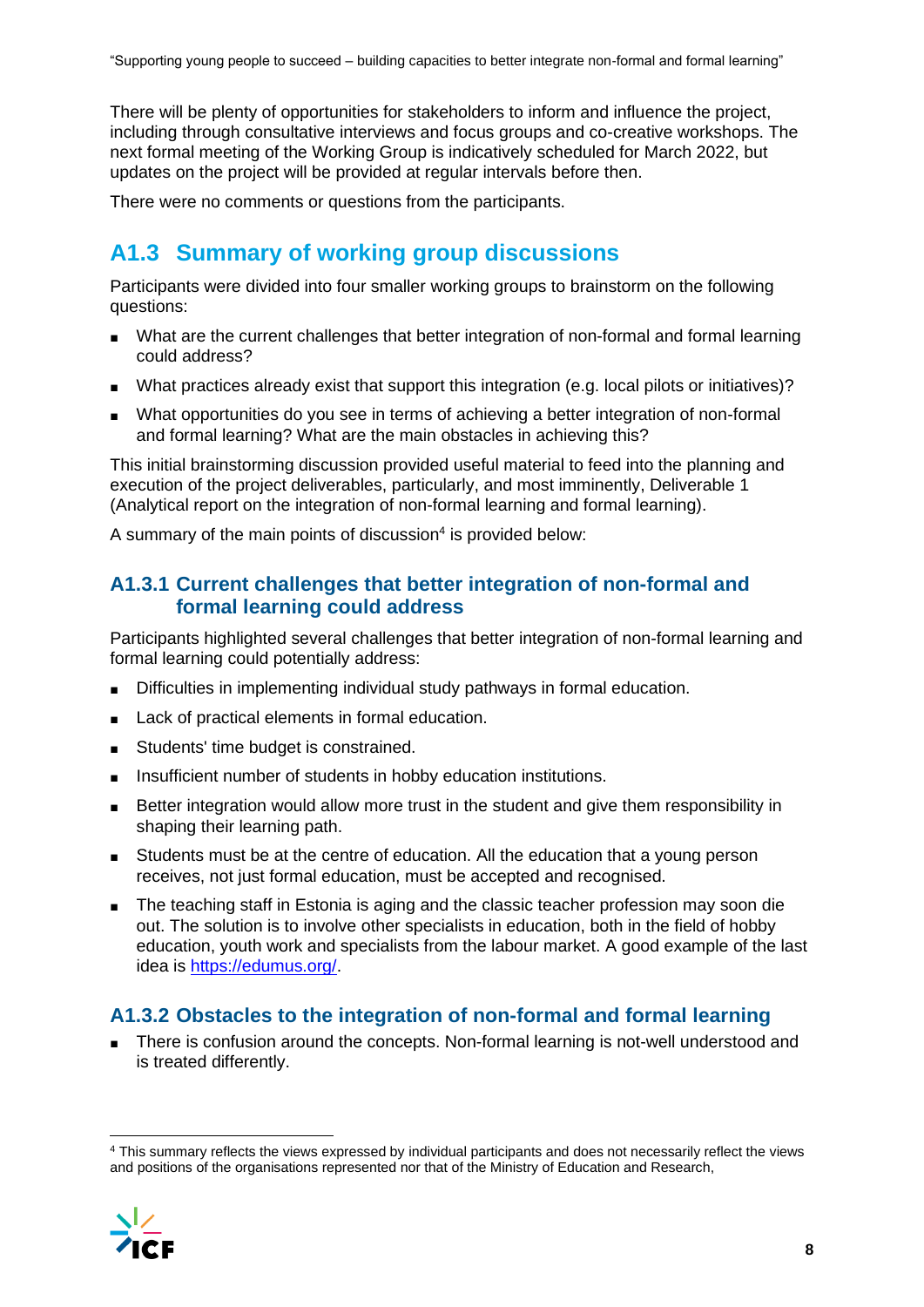- Hobby schools are not defined as educational institutions are excluded from educational planning, are not involved in discussions, teachers do not have the same benefits and cannot participate in training to the same extent as teachers in the formal education sector.
- The image of different types of learning and education formal education is sometimes considered uninteresting, whilst hobby education is seen as a leisure time activity.
- Lack of regulations, guidelines and tools for integration.
- Limited cooperation and a lack of common networks between schoolteachers and teachers/tutors of extra-curricular activities.
- Lack of resources time, money and people. Support in terms of didactics is needed to successfully integrate non-formal and formal learning.
- There is no/limited recognition of prior learning (RPL) in the general education curriculum.
- The identity of the teachers or tutors of extra-curricular activities is not clear they are not part of formal education, but they themselves do not consider themselves to belong to the youth sector.
- A general education teacher does not accept the teaching of a teacher or tutor of extracurricular activities.
- If students are assessed with exams and national tests, teachers do not want to give up any of their own lessons.
- Schools do not value students' hobbies if it conflicts with their study time (competitions, performances, etc.)
- There are curricula in both formal and hobby education, but they have different logic and are not consistent.
- According to a recent study by the Tallinn University, cooperation between teachers in schools is very low, so cooperation with teachers in hobby schools or youth workers may be even more difficult to achieve.
- Curriculum integration does not seem to be supported. It was even noted that hobby schools may be reprimanded if they teach the outputs of a (formal) school (e.g. digital competences in a hobby school).
- There is no physical space in the school building where pupils can be during breaks.

### **A1.3.3 Challenges of integration**

- Stronger/more advanced schools/students may use the opportunities, whilst weaker ones may fall further behind - applies to both school and student levels.
- Attitudes of teachers in non-formal and formal education and officers at municipalities may restrict the potential for integration.
- Learning must be assessed for the curriculum. How can the experience or practice that a young person has gained from different places be measured on a uniform basis?
- It is important to ask what young people themselves want when designing their learning environment.
- National agreement is necessary, it should not be an individual school decision (e.g. around a quarter of the curriculum's volume is decided by each school).
- Students' transportation is already an issue it might get even more complicated.

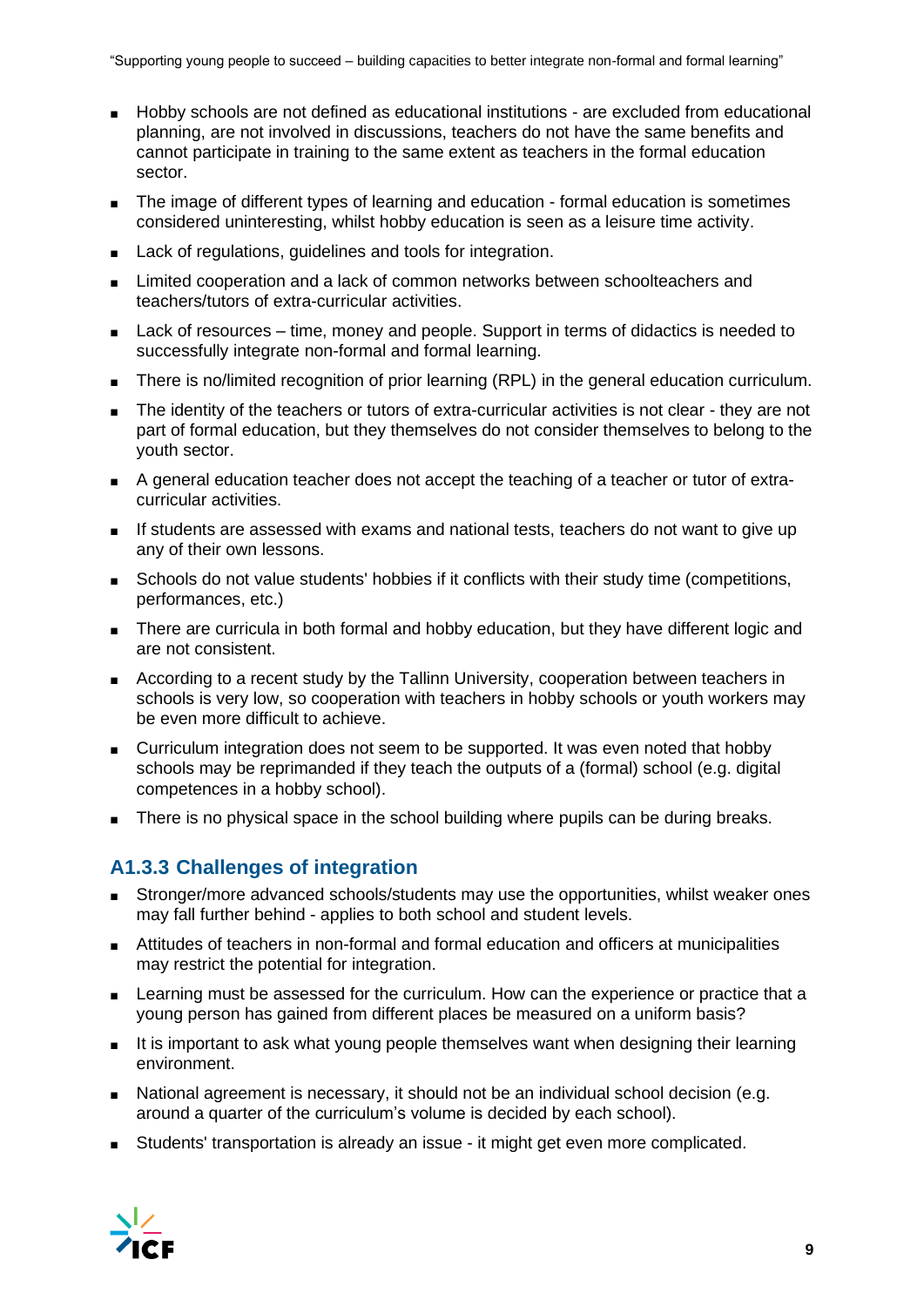### **A1.3.4 Opportunities of integrating non-formal and formal learning**

- The strategic documents in the field of education state a readiness for integration. This creates at least some precondition.
- Stakeholder discussions and agreements are needed for greater clarity of concepts.
- In both hobby schools and formal education schools, teaching is based on curricula, i.e. the system and habit of relying on curricula exists in both. Both curricula should be brought to the same system.
- At least at upper secondary school (Year 7-9), students should have more electives in the curriculum.
- Subjects can be integrated; and formal and non-formal learning can be integrated. If you go to the Nature House within the school, it is a formal study, but if the pupil goes to the Nature House after lessons, then it is no longer a formal study. Proposal is to make nonformal learning in certain volume compulsory for all. This is currently done after school.
- One possibility is that, for example, a Friday is studied at home. It would give more freedom for learning activities.
- Non-formal learning could complement formal education with practical/hands-on content, better use of resources (materials, spaces, technology, specialists and their skills, etc.).
- Work in non-governmental organisations (NGOs) or voluntary organisations could be recognised in Social Science. There are also several activities in youth work that could be integrated into Social Science. There are currently no curricula in youth work, but there could be.
- The potential of museum education is underused.
- Cross-use of rooms in different environments (e.g. youth centre, hobby school rooms, university rooms, etc.). They all offer different learning environments; they should be used more.
- The training systems of general education teachers and hobby schoolteachers should be harmonised.
- Schools would need a study counsellor who, in addition to career counselling, provide talent counselling.
- The student's portfolio should be created in the Estonian Education Information System (EHIS). There could be an opportunity to enter information about non-formal learning, including hobby education and other activities. The school certificate could also contain information about non-formal learning (what the student has passed, what they have achieved).
- There are a lot of qualified teachers, tutors and supervisors in non-formal education. Many of these have also benefited from in-service training.

### **A1.3.5 Examples of existing practices**

- "Õppida saab kõikjal" ("It's possible to study everywhere" English) programme in Tartu municipality [\(https://tartu.ee/et/oppida-saab-koikjal\)](https://tartu.ee/et/oppida-saab-koikjal) focused on STEM subjects.
- PÕK Pärnu linn kui õpikeskus ("The city of Pärnu as a study centre" English) cooperation between kindergartens, schools, hobby schools, museums, higher education institutions, vocational education centres, other institutions and enterprises.

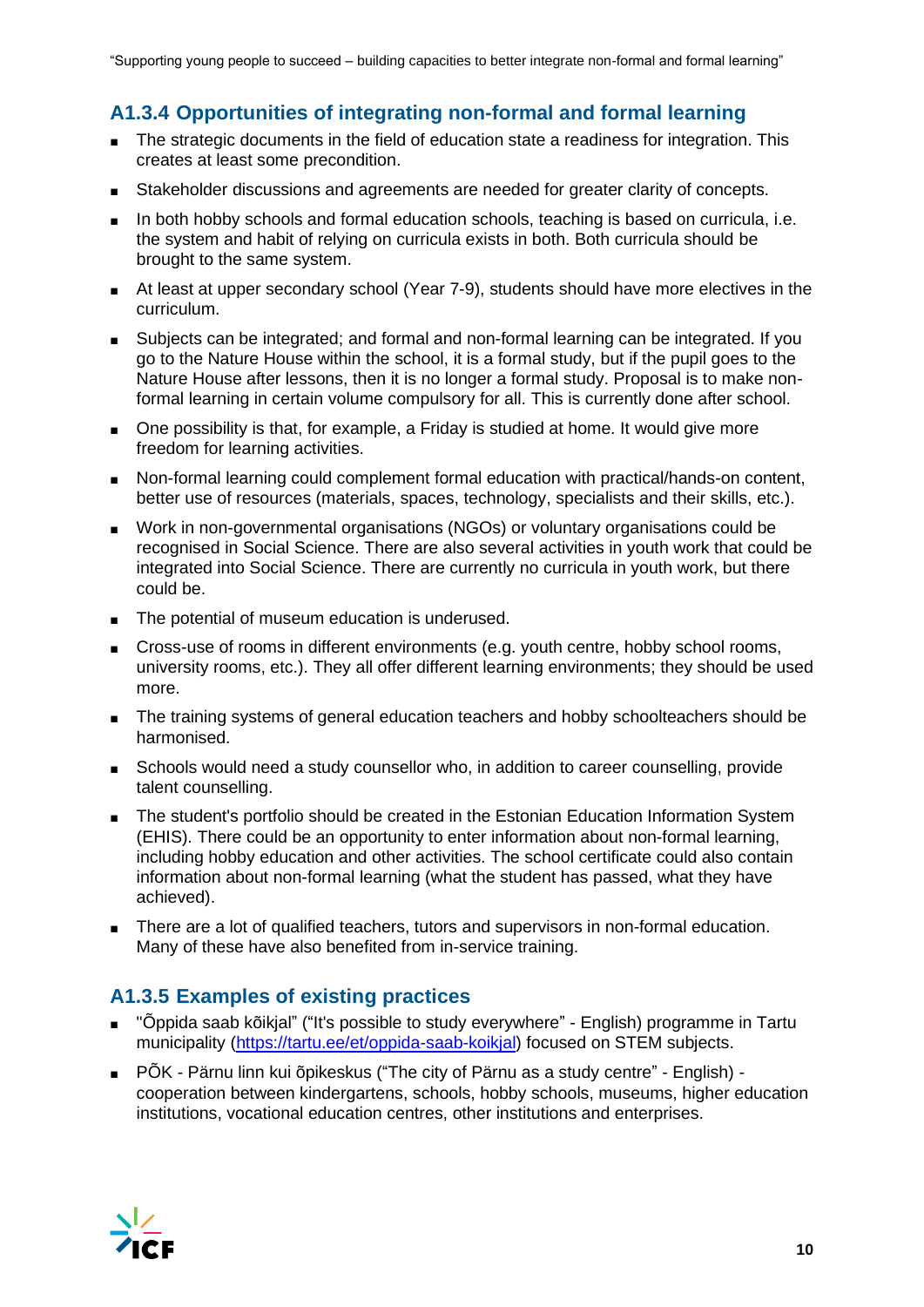- In physical education, participation in sports training is sometimes recognised. For example, if a child attends swimming lessons outside of school, they do not have to complete basic swimming lessons at school.
- Compulsory creative project in basic school is done in a hobby school or training.
- Environmental Education Association's quality label "Cloudberry" for a study programme that meets the quality criteria developed by Estonian environmental education experts <https://www.ekhyhing.ee/tegevused/kvaliteedi-tagamine/kvaliteedimargis>
- Liikuma Kutsuv Kool <https://www.liikumakutsuvkool.ee/>
- Koolitants <https://tantsuagentuur.ee/koolitants/>
- School theatres
- Courses of the University of Tartu Science School <https://www.teaduskool.ut.ee/et>
- Museum programmes
- Projects of the Environmental Investment Centre <https://kik.ee/en>
- Mobile technology classes and workshops<https://www.mobileworkshops.eu/>
- Project "Sport at school" by the Estonian Olympic Committee <https://www.eok.ee/liikumisharrastus/sport-koolis>
- ProTERA in the Tartu Private School cooperation with Tartu Vocational Education Centre and Tartu Art School. The electives are based on the interests of boys and girls.
- **■** In the Tallinn 21<sup>st</sup> School, one day each week is used for distance learning which provides time resources for other activities.
- Electives in upper secondary education by out-of-school providers (VET and HE institutions).
- Common development plan for youth work and education in the Rae local municipality.

### **A1.4 Closing the meeting**

**Mattias Wihlborg** noted that the discussion appeared to have been very inspiring, interesting and useful, with clear messages coming out. He was also encouraged to hear that there are a lot of practices already being implemented that can be explored further and potentially scaled up.

**Riin Tamm** thanked the stakeholders for their inputs to the working group discussions and for being part of the project. She also recognised that there are a number of challenges to address and that the expectations of the project are high. She noted that the project is ambitious but that it can be successfully realised with the contributions of all stakeholders.

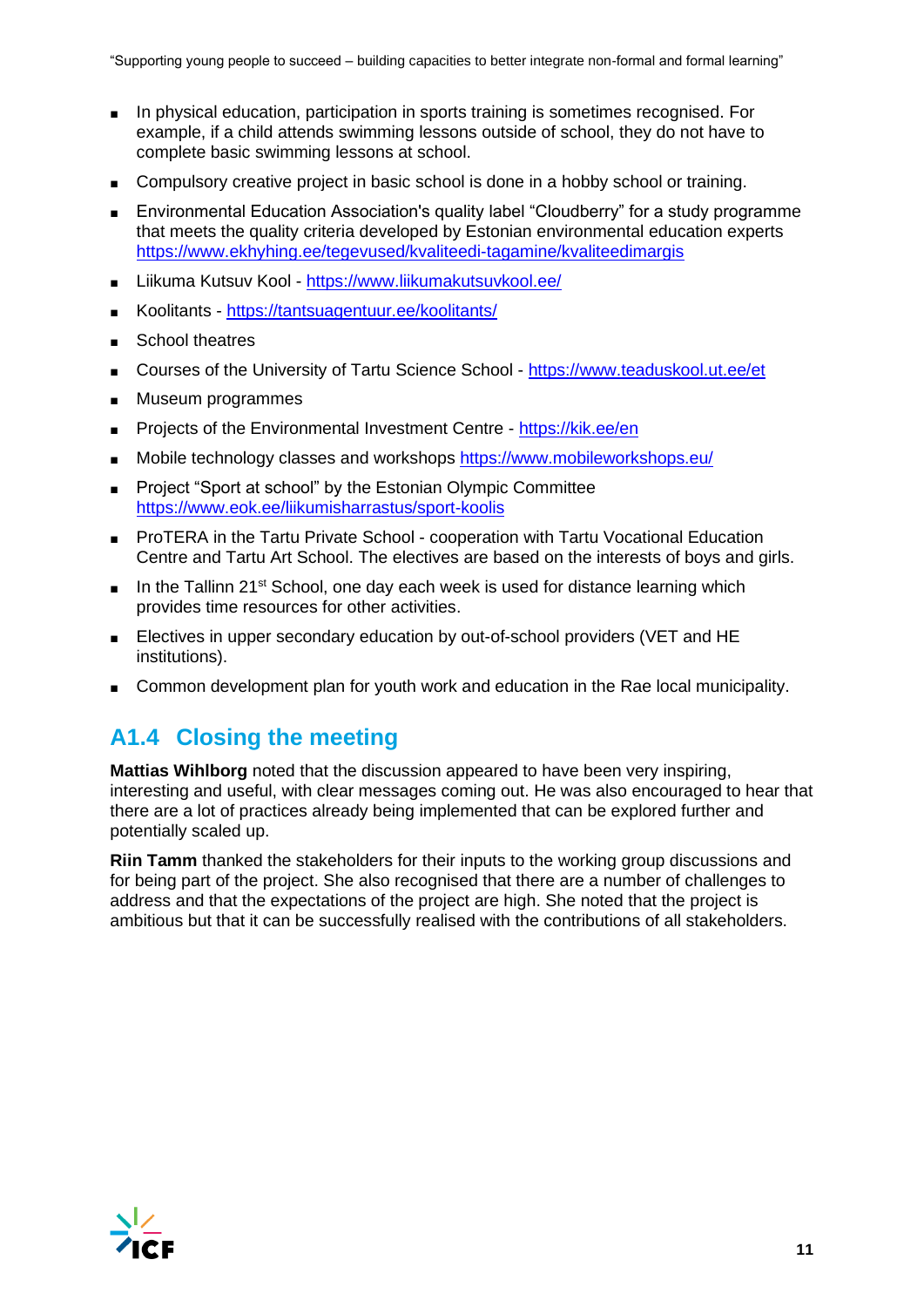## <span id="page-11-0"></span>**Annex 2 Working Group member organisations**

- Estonian Music School Union (EMSU)
- Union of Estonian Art Schools (EASU)
- Estonian Hobby Schools Union (EHSU)
- Estonian School Sport Union (ESSU)
- Estonian Dance Education Association (EDEA)
- Estonian STEM Education Union (ESEU)
- Association of Estonian Cities and Municipalities (AECM)
- Association of Estonian Open Youth Centers (AEYC)
- Estonian Association of Youth Workers (AEYW)
- Estonian National Youth Council (ENL)
- Estonian School Student Councils' Union (ESCU)
- University of Tartu Youth Academy (UTYA)
- Estonian Association of Teachers of Estonian
- School Mathematics Association
- **Estonian History and Civics Teachers Association**
- Association of Teachers of Estonian as a Second Language
- Network of Estonian Teachers' Associations (NETA)
- Association of Estonian Folk High Schools
- **Estonian Non-Formal Adult Education Association (ENAEA)**
- **Estonian Association of Teachers**
- **Estonian School Heads Association**
- Estonian Parents' Association
- Education Cluster of Ida-Viru County
- Estonian Association for Advancement of Vocational Education (EAAVE)
- Estonian Educational Personnel Union (EEPU)
- Ministry of Social Affairs
- Ministry of Culture
- Ministry of Justice
- Ministry of Environment
- Tallinn City Government
- Tartu City Government
- Pärnu City Government
- Narva City Government
- Viljandi Rural Municipality Government